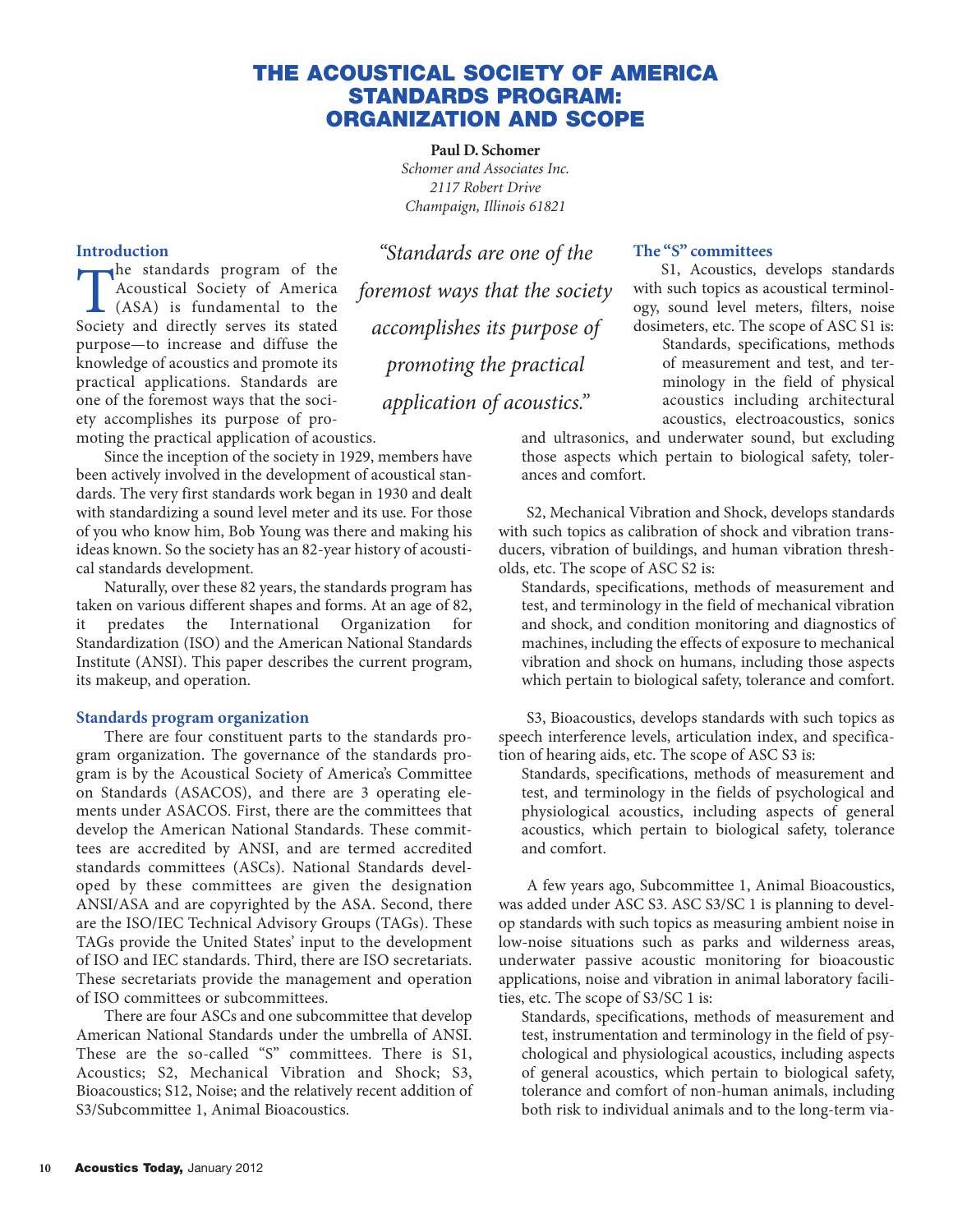bility of populations. Animals to be covered may potentially include commercially-grown food animals; animals harvested for food in the wild; pets; laboratory animals; exotic species in zoos, oceanaria or aquariums; or freeranging wild animals.

S12, Noise, is the youngest of our S committees, with an age of about 30 years. S12 develops standards with such topics as environmental noise measurement and assessment, measurement of sound power, measurement of hearing protectors, etc. The scope of ASC S12 is:

Standards, specifications, and terminology in the field of acoustical noise pertaining to methods of measurement, evaluation, and control; including biological safety, tolerance and comfort, and physical acoustics as related to environmental and occupational noise.

# **The TAGs**

The standards program currently administers 9 TAGs corresponding to the 9 ISO/IEC committees or subcommittees in which we participate. First, we participate in ISO/TC 108, Mechanical vibration, shock and condition monitoring, and in 4 of its subcommittees, for a total of 5 TAGs. Second, we participate in ISO/TC 43, Acoustics, and 2 of its subcommittees, for a total of 3 TAGs. Finally, we participate in IEC/ TC 29, Electroacoustics. Table 1 lists these 9 TAGs. The scopes for the Technical Committees and the Subcommittees that have their own scopes follow.

The scope of ISO TC 29 is:

To prepare International Standards related to instrumentation and methods of measurements in the field of electroacoustics.

| ۰.<br>۰,<br>×<br>. . |  |
|----------------------|--|
|----------------------|--|

Excluded from the scope are:

- standards for sound and video recording as dealt with by TC 100;
- standards for equipment in the field of audio and audiovisual engineering as dealt with by TC 100;
- standards and terminology for ultrasonic techniques dealt with by TC 87.

# The scope of ISO TC 43 is:

Standardization in the field of acoustics, including methods of measuring acoustical phenomena, their generation, transmission and reception, and all aspects of their effects on man and his environment. Excluded: electroacoustics and the implementation of specifications of the characteristics of measuring instruments for acoustic purposes.

# The scope of ISO TC 108 is:

Standardization in the fields of mechanical vibration and shock and the effects of vibration and shock on humans, machines, vehicles (air, sea, land and rail) and stationary structures, and of the condition monitoring of machines and structures, using multidisciplinary approaches.

Specific areas of current interest include the standardization of:

- terminology and nomenclature in the fields of mechanical vibration, mechanical shock and condition monitoring;
- measurement, analysis and evaluation of vibration and shock, e.g., signal processing methods, structural dynamics analysis methods, transducer and vibration generator calibration methods, etc.;

| U.S. TAGS administered and<br>organized by ASA                                                                        | <b>TAG Committees</b> | Associated "S" committees |
|-----------------------------------------------------------------------------------------------------------------------|-----------------------|---------------------------|
| Electroacoustics                                                                                                      | (IEC/TC 29)           | S1 and S3                 |
| Acoustics                                                                                                             | (ISO/TC 43)           | S1 and S3                 |
| Noise                                                                                                                 | (ISO/TC 43/SC 1)      | S <sub>12</sub>           |
| Mechanical vibration, shock<br>and condition monitoring                                                               | (ISO/TC 108)          | S <sub>2</sub>            |
| Measurement and evaluation of<br>mechanical vibration and shock<br>as applied to machines,<br>vehicles and structures | (ISO/TC 108/SC 2)     | S <sub>2</sub>            |
| Use and calibration of<br>vibration and shock measuring<br>instruments                                                | (ISO/TC 108/SC 3)     | S <sub>2</sub>            |
| Human exposure to mechanical<br>vibration and shock                                                                   | (ISO/TC 108/SC 4)     | S <sub>2</sub>            |
| Condition monitoring and<br>diagnostics of machines                                                                   | (ISO/TC 108/SC 5)     | S <sub>2</sub>            |
| Underwater acoustics                                                                                                  | (ISO/TC 43/SC 3)      | S1, S12, and S3/SC1       |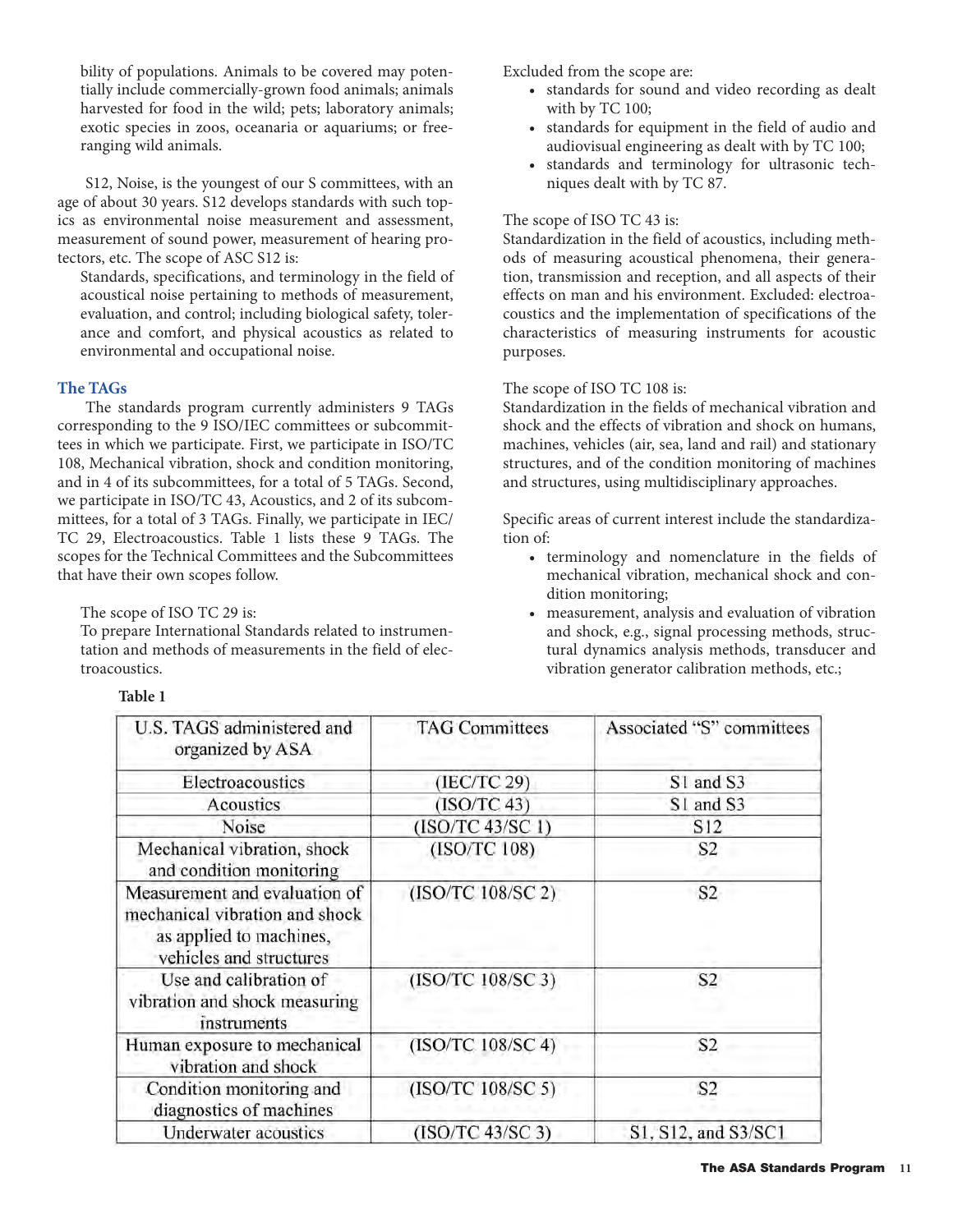- active and passive control methods for vibration and shock, e.g., balancing of machines, isolation, and damping;
- evaluation of the effects of vibration and shock on humans, machines, vehicles (air, sea, land, and rail), stationary structures and sensitive equipment;
- vibration and shock measuring instrumentation, e.g., transducers, vibration generators, signal conditioners, signal analysis instrumentation, and signal acquisition systems;
- measurement methods, instrumentation, data acquisition, processing, presentation, analysis, diagnostics and prognostics, using all measurement variables required for the condition monitoring of machines;
- training and certification of personnel in relevant areas.

# The scope of ISO TC 108/SC 5 is:

Standardization of the procedures, processes and equipment requirements uniquely related to the technical activity of condition monitoring and diagnostics of machines in which selected physical parameters associated with an operating machine are periodically or continuously sensed, measured and recorded for the interim purpose of reducing, analyzing, comparing and displaying the data and information so obtained and for the ultimate purpose of using this interim result to support decisions related to the operation and maintenance of the machine.

### The scope of ISO TC 43/SC 3 is:

Standardization in the field of underwater acoustics, (including both natural and anthropogenic sound), including methods of measurement and assessment of the generation and propagation of underwater sound and its reflection and scattering in the underwater environment including the seabed and sea surface, and also including all aspects of the effects of underwater sound on marine life and environment.

# **The ISO secretariats**

The standards program operates 3 secretariats on behalf of ANSI for ISO. These secretariats are ISO/TC 108, Mechanical vibration, shock and condition monitoring, TC 108/SC 5, Condition monitoring and diagnostics of machines, and the newly formed TC 43/SC 3, Underwater acoustics. In ISO, the Secretariat nominates the committee or subcommittee chair (George Frisk will be nominated to be the first chair for TC 43/SC 3). This new ISO subcommittee will provide the vehicle for much greater participation in standards by several of the ASA TCs that heretofore have not been greatly involved in standards. These TCs clearly include underwater acoustics, animal bioacoustics, and acoustical oceanography.

# **Operation of the S committees**

Figure 1 illustrates the component parts to the structure of an S committee or subcommittee. The committee includes



*Fig. 1. Committee/subcommittee organization.*

a chair, a vice chair, voting member organizations, and individual experts. Note that the memberships of these committees are organizations with a direct and material interest in the subject matter of that committee. Organizations include large manufacturers such as John Deere and GM, industry groups such as the Air-conditioning, Heating, and Refrigeration Institute (AHRI), professional societies such as the American Speech-Language-Hearing Association (ASHA), government laboratories and regulatory bodies, universities, consultants, and consumer advocates, etc. These are the organizations that vote. They accomplish their participation by appointing a representative and an alternate to the committee or subcommittee, and these appointed representatives cast their vote and otherwise participate on behalf of the organizations that they represent. Individual experts and others are able to comment on documents, but, ultimately, it is the vote of the membership that determines the outcome of a ballot.

The committee is assisted in its operation by various groups. Primary are the working groups which perform the basic work in drafting and revising standards. Working groups are made up of a chair, sometimes a vice chair or cochair, and a group of technical experts. The working group drafts the standard, but they do not vote on the result. All voting is done by the committee.

Figure 2 illustrates the ANSI standards development process that is used in our S committees. Some of the important points to note are the ballots and the process that surrounds them. The first ballot is for approval of a proposed new work effort. If successful, the new work effort is allocated to an existing WG or to a new WG. The WG develops a draft document, and when the working group chair feels that the document is sufficiently complete, it is transmitted to the committee chair for ballot. If the S committee chair and vice chair concur, the draft standard goes to the membership of the committee for ballot. If during the ballot, there are negative positions by members, experts or others participating in the review, it is the job of the working group chair, sometimes assisted by the working group membership and others, to attempt to resolve the negative positions.

Changes to a draft standard based on valid comments can range from virtually none to very extensive. This great range of changes leads to 3 possible outcomes from ballot. It can be that there are no substantive negative positions. In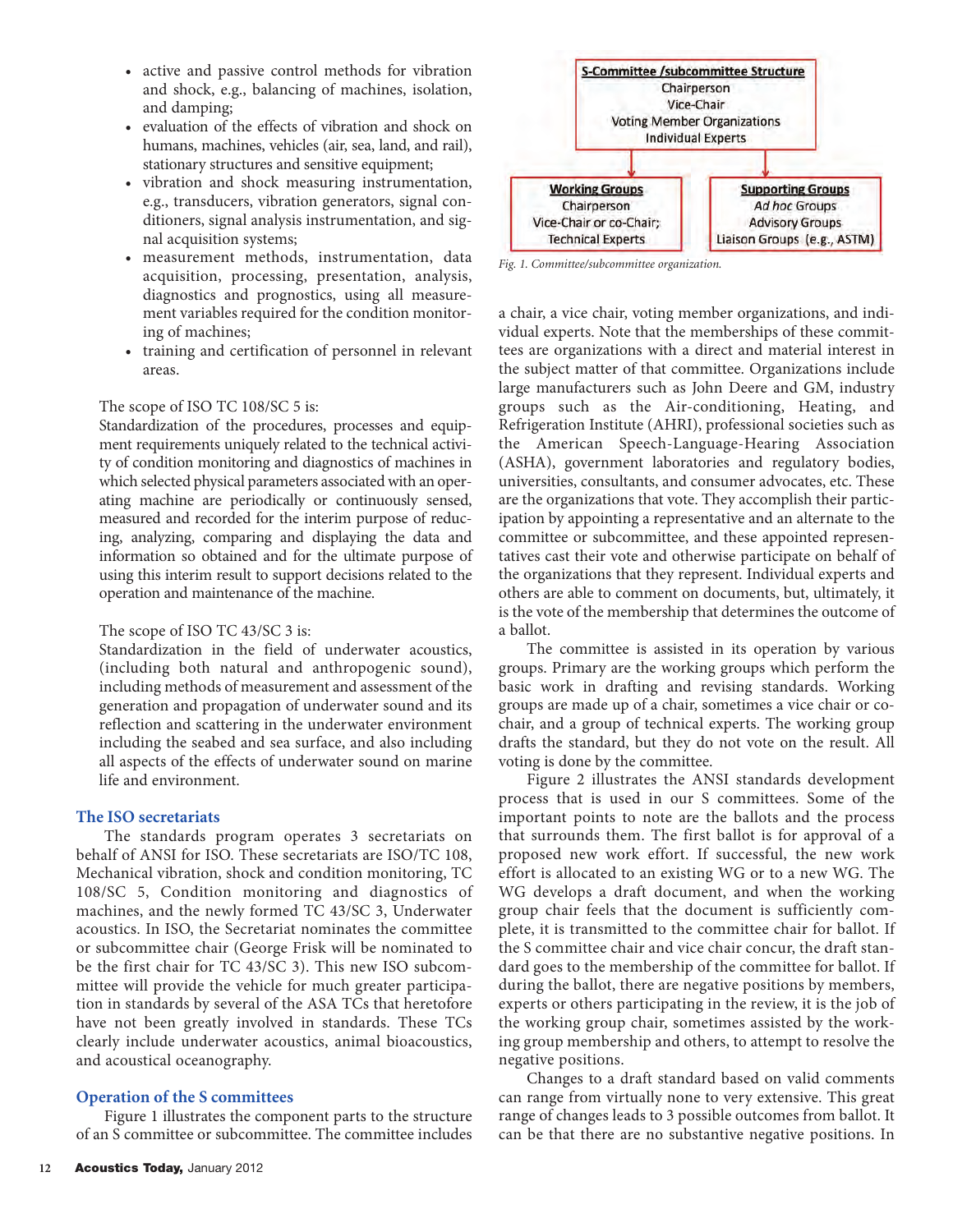